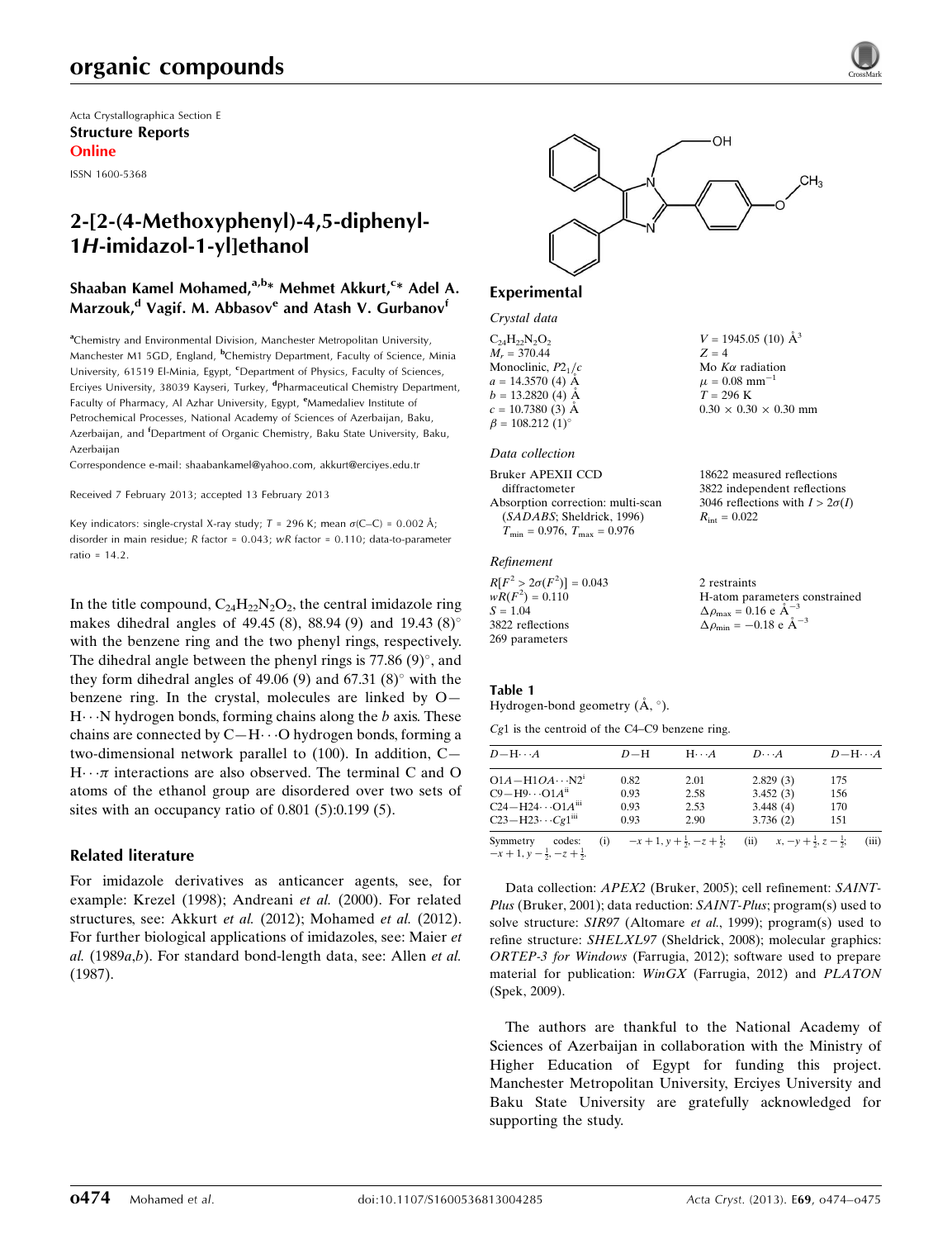Supplementary data and figures for this paper are available from the IUCr electronic archives (Reference: SU2561).

#### References

- [Akkurt, M., Marzouk, A. A., Abbasov, V. M., Abdelhamid, A. A. & Gurbanov,](https://scripts.iucr.org/cgi-bin/cr.cgi?rm=pdfbb&cnor=su2561&bbid=BB1) A. V. (2012). Acta Cryst. E68[, o3113–o3114.](https://scripts.iucr.org/cgi-bin/cr.cgi?rm=pdfbb&cnor=su2561&bbid=BB1)
- [Allen, F. H., Kennard, O., Watson, D. G., Brammer, L., Orpen, A. G. & Taylor,](https://scripts.iucr.org/cgi-bin/cr.cgi?rm=pdfbb&cnor=su2561&bbid=BB2) R. (1987). [J. Chem. Soc. Perkin Trans. 2](https://scripts.iucr.org/cgi-bin/cr.cgi?rm=pdfbb&cnor=su2561&bbid=BB2), pp. S1–19.
- [Altomare, A., Burla, M. C., Camalli, M., Cascarano, G. L., Giacovazzo, C.,](https://scripts.iucr.org/cgi-bin/cr.cgi?rm=pdfbb&cnor=su2561&bbid=BB3) [Guagliardi, A., Moliterni, A. G. G., Polidori, G. & Spagna, R. \(1999\).](https://scripts.iucr.org/cgi-bin/cr.cgi?rm=pdfbb&cnor=su2561&bbid=BB3) J. [Appl. Cryst.](https://scripts.iucr.org/cgi-bin/cr.cgi?rm=pdfbb&cnor=su2561&bbid=BB3) 32, 115–119.
- [Andreani, A., Leoni, A., Locatelli, A., Morigi, R., Rambaldi, M., Recanatini,](https://scripts.iucr.org/cgi-bin/cr.cgi?rm=pdfbb&cnor=su2561&bbid=BB4) [M. & Garaliene, V. \(2000\).](https://scripts.iucr.org/cgi-bin/cr.cgi?rm=pdfbb&cnor=su2561&bbid=BB4) Bioorg. Med. Chem. 8, 2359–2366.
- Bruker (2001). SAINT-Plus[. Bruker AXS Inc., Madison, Wisconsin, USA.](https://scripts.iucr.org/cgi-bin/cr.cgi?rm=pdfbb&cnor=su2561&bbid=BB5)
- Bruker (2005). APEX2[. Bruker AXS Inc., Madison, Wisconsin, USA.](https://scripts.iucr.org/cgi-bin/cr.cgi?rm=pdfbb&cnor=su2561&bbid=BB6)
- [Farrugia, L. J. \(2012\).](https://scripts.iucr.org/cgi-bin/cr.cgi?rm=pdfbb&cnor=su2561&bbid=BB7) J. Appl. Cryst. 45, 849–854.
- [Krezel, I. \(1998\).](https://scripts.iucr.org/cgi-bin/cr.cgi?rm=pdfbb&cnor=su2561&bbid=BB8) Il Farmaco, 53, 342–345.
- [Maier, T., Schmierer, R., Bauer, K., Bieringer, H., Buerstell, H. & Sachse, B.](https://scripts.iucr.org/cgi-bin/cr.cgi?rm=pdfbb&cnor=su2561&bbid=BB9) (1989a[\). US Patent 4 820 335.](https://scripts.iucr.org/cgi-bin/cr.cgi?rm=pdfbb&cnor=su2561&bbid=BB9)
- [Maier, T., Schmierer, R., Bauer, K., Bieringer, H., Buerstell, H. & Sachse, B.](https://scripts.iucr.org/cgi-bin/cr.cgi?rm=pdfbb&cnor=su2561&bbid=BB10) (1989b). [Chem. Abstr.](https://scripts.iucr.org/cgi-bin/cr.cgi?rm=pdfbb&cnor=su2561&bbid=BB10) 111, 19494.
- [Mohamed, S. K., Akkurt, M., Fronczek, F. R., Marzouk, A. A. E. &](https://scripts.iucr.org/cgi-bin/cr.cgi?rm=pdfbb&cnor=su2561&bbid=BB11) [Abdelhamid, A. A. \(2012\).](https://scripts.iucr.org/cgi-bin/cr.cgi?rm=pdfbb&cnor=su2561&bbid=BB11) Acta Cryst. E68, o2979–o2980.
- Sheldrick, G. M. (1996). SADABS. University of Göttingen, Germany.
- [Sheldrick, G. M. \(2008\).](https://scripts.iucr.org/cgi-bin/cr.cgi?rm=pdfbb&cnor=su2561&bbid=BB13) Acta Cryst. A64, 112–122.
- [Spek, A. L. \(2009\).](https://scripts.iucr.org/cgi-bin/cr.cgi?rm=pdfbb&cnor=su2561&bbid=BB14) Acta Cryst. D65, 148–155.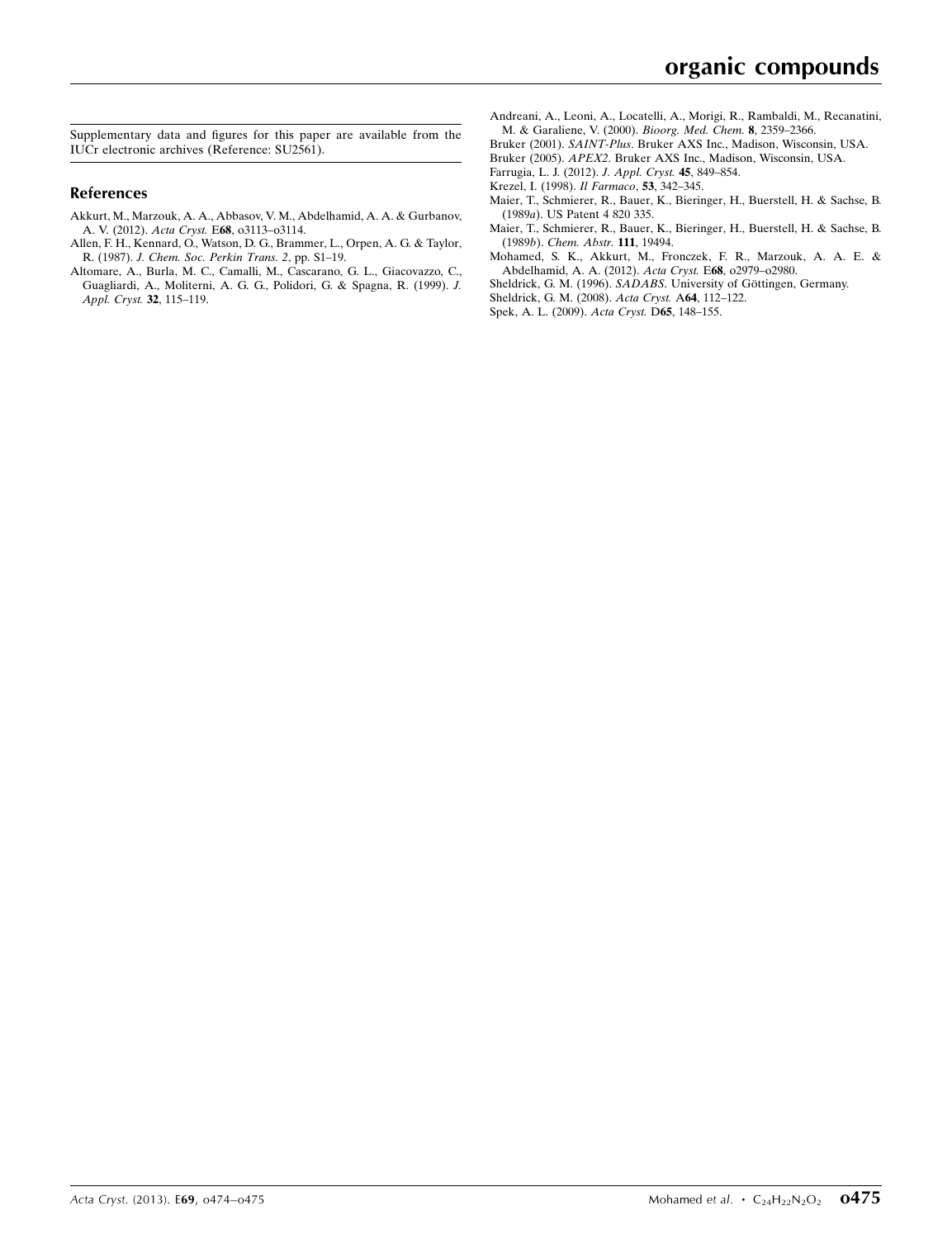# **supporting information**

*Acta Cryst.* (2013). E**69**, o474–o475 [doi:10.1107/S1600536813004285]

# **2-[2-(4-Methoxyphenyl)-4,5-diphenyl-1***H***-imidazol-1-yl]ethanol**

# **Shaaban Kamel Mohamed, Mehmet Akkurt, Adel A. Marzouk, Vagif. M. Abbasov and Atash V. Gurbanov**

### **S1. Comment**

Heterocyclic compounds such as imidazoles have been a traditional focal point for the development of new bio-active molecules such as anticancer agents (Krezel, 1998; Andreani *et al.* 2000). Many of the substituted imidazoles are known as inhibitors of fungicides and herbicides, plant growth regulators and therapeutic agents (Maier *et al.* 1989*a,b*). As part of our on-going study to develop new routes for synthesis of tetra-substituted imidazole based amino alcohol compounds, we herein report the synthesis and crystal structure of the title compound.

In the title compound, Fig. 1, the central 1*H*-imidazole ring (N1/N2/C1—C3) makes dihedral angles of 49.45 (8), 88.94 (9) and 19.43 (8)°, with the benzene ring (C4–C9) and two phenyl rings (C13–C18 and C19–C24), respectively. The dihedral angle between the (C13–C18 and C19–C24) phenyl rings is 77.86 (9)°. The (C4–C9) benzene ring forms dihedral angles of 49.06 (9) and 67.31 (8)° with two the phenyl rings (C13–C18 and C19–C24), respectively. The N1– C11–C12A–O1A torsion angle is  $46.6$  (2)<sup>o</sup>. The values of the bond lengths (Allen *et al.*, 1987) and angles are within normal ranges and are comparable to those reported for related structures (Akkurt *et al.*, 2012; Mohamed *et al.*, 2012).

In the crystal, O—H···N hydrogen bonds (Table 1 and Fig 2) connect the molecules to form chains along the *b* axis direction. These chains are linked by C—H···O hydrogen bonds forming a two-dimensional network parallel to the bc plane. There are also C—H···*π* interactions present (Table 1).

### **S2. Experimental**

A mixture of 2.1 g (10 mmol) 1,2-diphenylethane-1,2-dione, 1.36 g (10 mmol) 4-methoxybenzaldehyde, 0.67 g (11 mmol) 2-aminoethanol and 0.77 g (10 mmol) ammonium acetate was added to 0.5 g (3 mmol) of a fresh prepared diethyl ammonium hydrogen sulfate as an ionic liquid. The reaction mixture was heated on oil bath at 373 K and monitored by TLC till completion after 30 min then poured on water. The obtained solid was filtered off, washed with cold ethanol and dried under vacuum. The crude product was crystallized from ethanol to afford colourless prisms (m.p.  $460 - 462$  K), by slow evaporation at room temperature, in excellent yield (95%).

### **S3. Refinement**

H atoms were positioned geometrically, with O—H = 0.82 Å, C—H = 0.93 Å (aromatic), 0.97 Å (methylene) and 0.98 Å (methine) H atoms, respectively, and refined as riding with  $U_{iso}(H) = 1.5$   $U_{eq}(O)$  for hydroxyl H atoms, and = 1.2  $U_{eq}(C)$ for other H atoms. Atoms C12 and O1 of the ethanol group are disordered over two sites (A and B), with occupancies of 0.801 (5):0.199 (5). Atoms O1A and O1B were refined with the EADP command.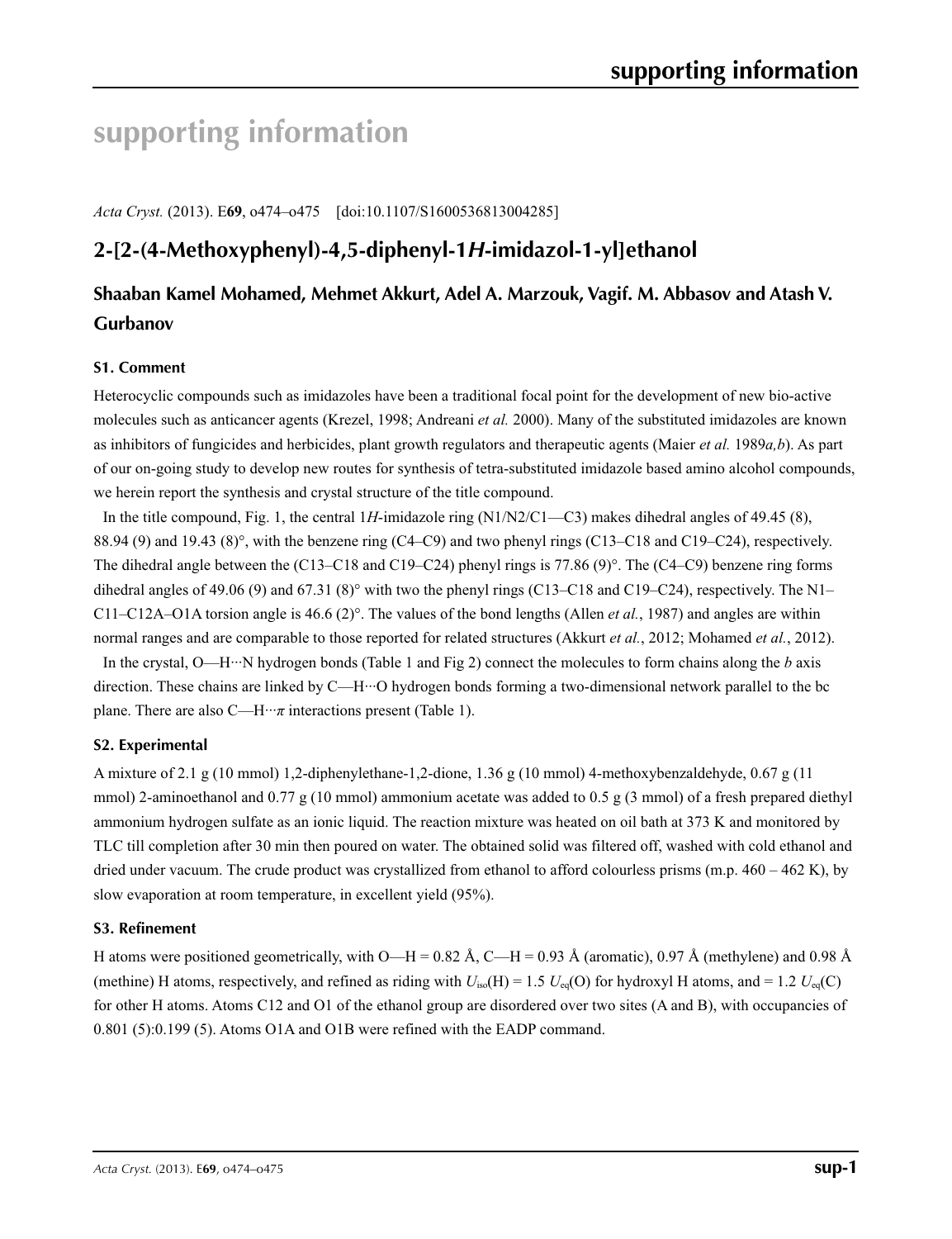

### **Figure 1**

A view of the molecular structure of the title compound, with atom labelling. Displacement ellipsoids are drawn at the 30% probability level.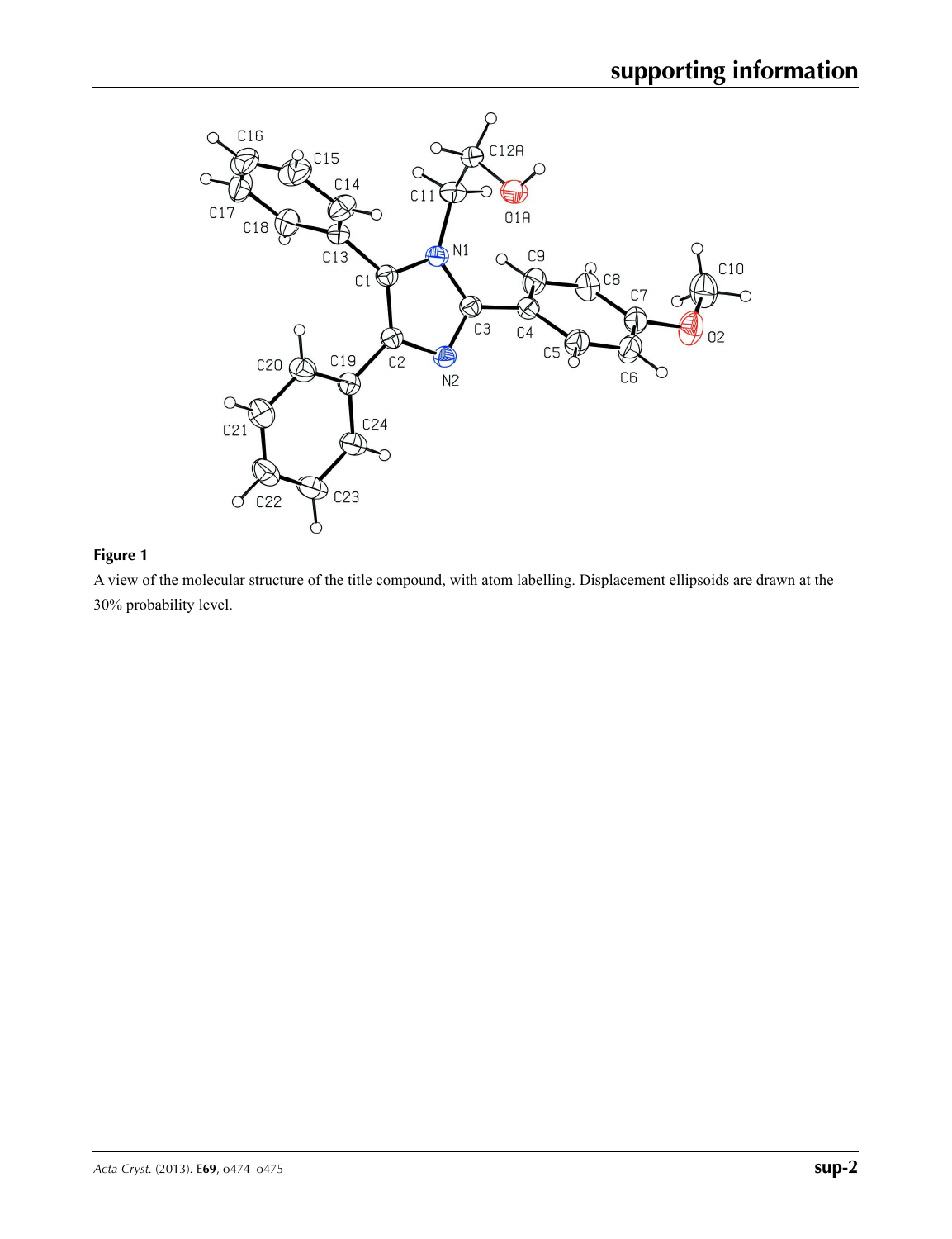

### **Figure 2**

A partial view of the crystal packing of the title compound, showing the O—H···N and C—H···O hydrogen bonds (dashed lines; see Table 1 for details). H atoms not involved in hydrogen bonding have been omitted for clarity.

### **2-[2-(4-Methoxyphenyl)-4,5-diphenyl-1***H***-imidazol-1-yl]ethanol**

*Crystal data*

 $C_{24}H_{22}N_{2}O_{2}$  $M_r = 370.44$ Monoclinic, *P*21/*c* Hall symbol: -P 2ybc  $a = 14.3570(4)$  Å  $b = 13.2820$  (4) Å  $c = 10.7380(3)$  Å  $\beta$  = 108.212 (1)<sup>o</sup>  $V = 1945.05(10)$  Å<sup>3</sup> *Z* = 4

 $F(000) = 784$  $D_x = 1.265$  Mg m<sup>-3</sup> Mo *Kα* radiation, *λ* = 0.71073 Å Cell parameters from 6445 reflections  $\theta$  = 2.5–28.1°  $\mu = 0.08$  mm<sup>-1</sup>  $T = 296 \text{ K}$ Prism, colourless  $0.30 \times 0.30 \times 0.30$  mm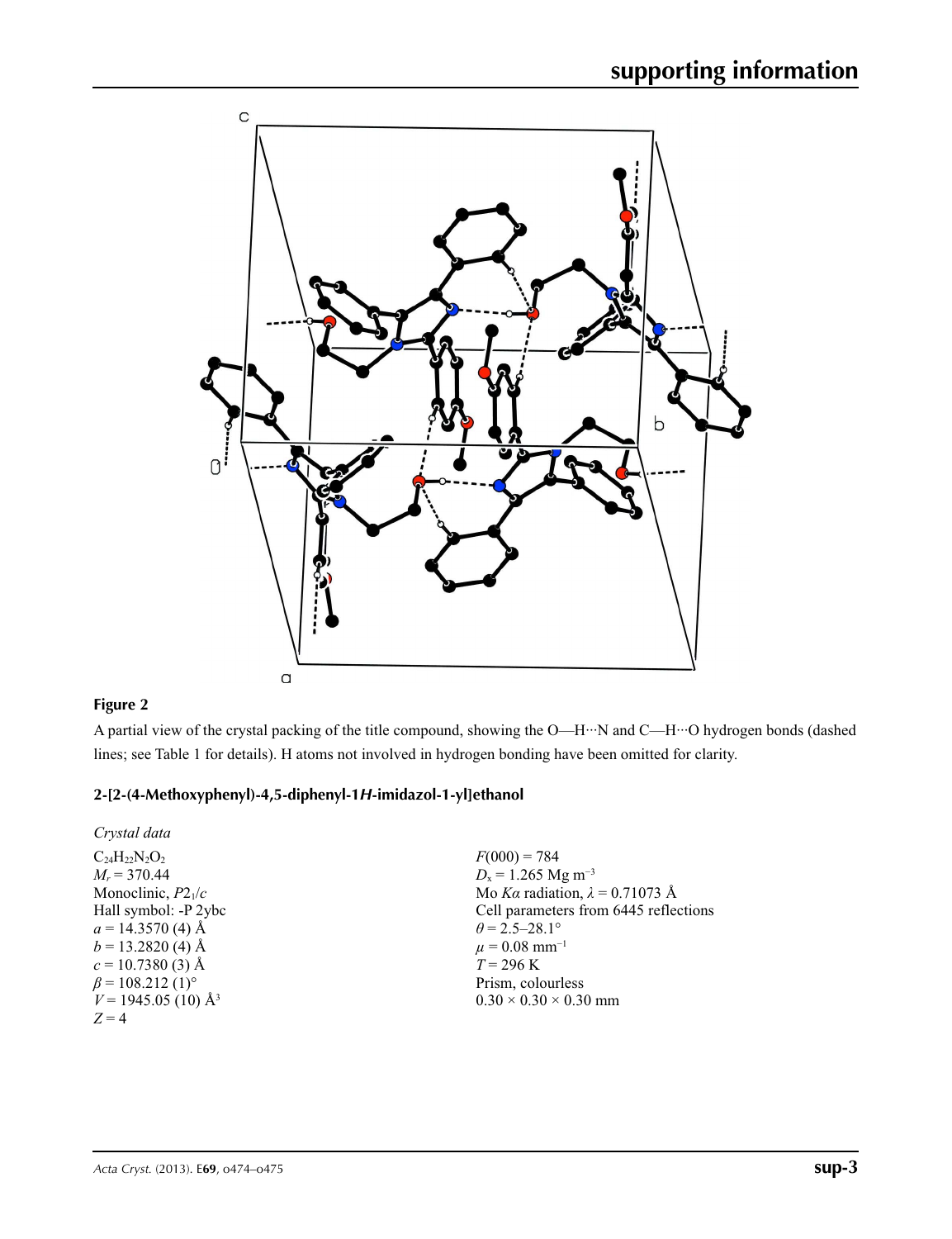*Data collection*

| Bruker APEXII CCD<br>diffractometer<br>Radiation source: fine-focus sealed tube<br>Graphite monochromator<br>$\varphi$ and $\omega$ scans<br>Absorption correction: multi-scan<br>( <i>SADABS</i> ; Sheldrick, 1996)<br>$T_{\min}$ = 0.976, $T_{\max}$ = 0.976<br>Refinement | 18622 measured reflections<br>3822 independent reflections<br>3046 reflections with $I > 2\sigma(I)$<br>$R_{\rm int} = 0.022$<br>$\theta_{\text{max}} = 26.0^{\circ}, \theta_{\text{min}} = 1.5^{\circ}$<br>$h = -17 \rightarrow 17$<br>$k = -16 \rightarrow 16$<br>$l = -13 \rightarrow 13$ |
|------------------------------------------------------------------------------------------------------------------------------------------------------------------------------------------------------------------------------------------------------------------------------|----------------------------------------------------------------------------------------------------------------------------------------------------------------------------------------------------------------------------------------------------------------------------------------------|
| Refinement on $F^2$                                                                                                                                                                                                                                                          | Secondary atom site location: difference Fourier                                                                                                                                                                                                                                             |
| Least-squares matrix: full                                                                                                                                                                                                                                                   | map                                                                                                                                                                                                                                                                                          |
| $R[F^2 > 2\sigma(F^2)] = 0.043$                                                                                                                                                                                                                                              | Hydrogen site location: inferred from                                                                                                                                                                                                                                                        |
| $wR(F^2) = 0.110$                                                                                                                                                                                                                                                            | neighbouring sites                                                                                                                                                                                                                                                                           |
| $S = 1.04$                                                                                                                                                                                                                                                                   | H-atom parameters constrained                                                                                                                                                                                                                                                                |
| 3822 reflections                                                                                                                                                                                                                                                             | $w = 1/[\sigma^2(F_0^2) + (0.0503P)^2 + 0.4175P]$                                                                                                                                                                                                                                            |
| 269 parameters                                                                                                                                                                                                                                                               | where $P = (F_0^2 + 2F_c^2)/3$                                                                                                                                                                                                                                                               |
| 2 restraints                                                                                                                                                                                                                                                                 | $(\Delta/\sigma)_{\text{max}}$ < 0.001                                                                                                                                                                                                                                                       |
| Primary atom site location: structure-invariant                                                                                                                                                                                                                              | $\Delta\rho_{\rm max} = 0.16 \text{ e } \text{\AA}^{-3}$                                                                                                                                                                                                                                     |
| direct methods                                                                                                                                                                                                                                                               | $\Delta\rho_{\rm min} = -0.18$ e Å <sup>-3</sup>                                                                                                                                                                                                                                             |

### *Special details*

**Geometry**. Bond distances, angles *etc*. have been calculated using the rounded fractional coordinates. All su's are estimated from the variances of the (full) variance-covariance matrix. The cell e.s.d.'s are taken into account in the estimation of distances, angles and torsion angles

**Refinement**. Refinement on  $F^2$  for ALL reflections except those flagged by the user for potential systematic errors. Weighted *R*-factors  $wR$  and all goodnesses of fit *S* are based on  $F^2$ , conventional *R*-factors *R* are based on *F*, with *F* set to zero for negative  $F^2$ . The observed criterion of  $F^2 > \sigma(F^2)$  is used only for calculating -*R*-factor-obs *etc*. and is not relevant to the choice of reflections for refinement.  $R$ -factors based on  $F<sup>2</sup>$  are statistically about twice as large as those based on *F*, and *R*-factors based on ALL data will be even larger.

*Fractional atomic coordinates and isotropic or equivalent isotropic displacement parameters (Å<sup>2</sup>)* 

|                  | $\mathcal{X}$ | $\mathcal{Y}$ | $\boldsymbol{Z}$ | $U_{\rm iso}$ */ $U_{\rm eq}$ | Occ. (2) |
|------------------|---------------|---------------|------------------|-------------------------------|----------|
| O <sub>1</sub> A | 0.4684(2)     | 0.37249(19)   | 0.2105(2)        | 0.0601(7)                     | 0.801(5) |
| O <sub>2</sub>   | 0.85914(8)    | 0.08118(11)   | 0.17179(13)      | 0.0735(5)                     |          |
| N1               | 0.39627(8)    | 0.18785(8)    | 0.09335(11)      | 0.0404(3)                     |          |
| N <sub>2</sub>   | 0.43176(8)    | 0.05860(9)    | 0.22977(11)      | 0.0417(4)                     |          |
| C <sub>1</sub>   | 0.31198(10)   | 0.16540(10)   | 0.12402(13)      | 0.0392(4)                     |          |
| C <sub>2</sub>   | 0.33467(10)   | 0.08474(10)   | 0.20781(13)      | 0.0386(4)                     |          |
| C <sub>3</sub>   | 0.46645(10)   | 0.12152(10)   | 0.16028(14)      | 0.0400(4)                     |          |
| C <sub>4</sub>   | 0.56824(10)   | 0.11574(11)   | 0.15705(14)      | 0.0426(4)                     |          |
| C <sub>5</sub>   | 0.64400(12)   | 0.10619(14)   | 0.27435(16)      | 0.0554(6)                     |          |
| C <sub>6</sub>   | 0.73926(12)   | 0.09378(15)   | 0.27566(17)      | 0.0621(6)                     |          |
| C7               | 0.76170(11)   | 0.09152(12)   | 0.16002(17)      | 0.0523(5)                     |          |
| C8               | 0.68762(12)   | 0.09900(12)   | 0.04244(16)      | 0.0518(5)                     |          |
| C9               | 0.59175(11)   | 0.11052(12)   | 0.04197(15)      | 0.0496(5)                     |          |
| C10              | 0.88821(14)   | 0.09847(18)   | 0.0591(2)        | 0.0797(8)                     |          |
| C11              | 0.40902(12)   | 0.27268(11)   | 0.01273(15)      | 0.0507(5)                     |          |
| C12A             | 0.40758(15)   | 0.37524(14)   | 0.0781(2)        | 0.0462(7)                     | 0.801(5) |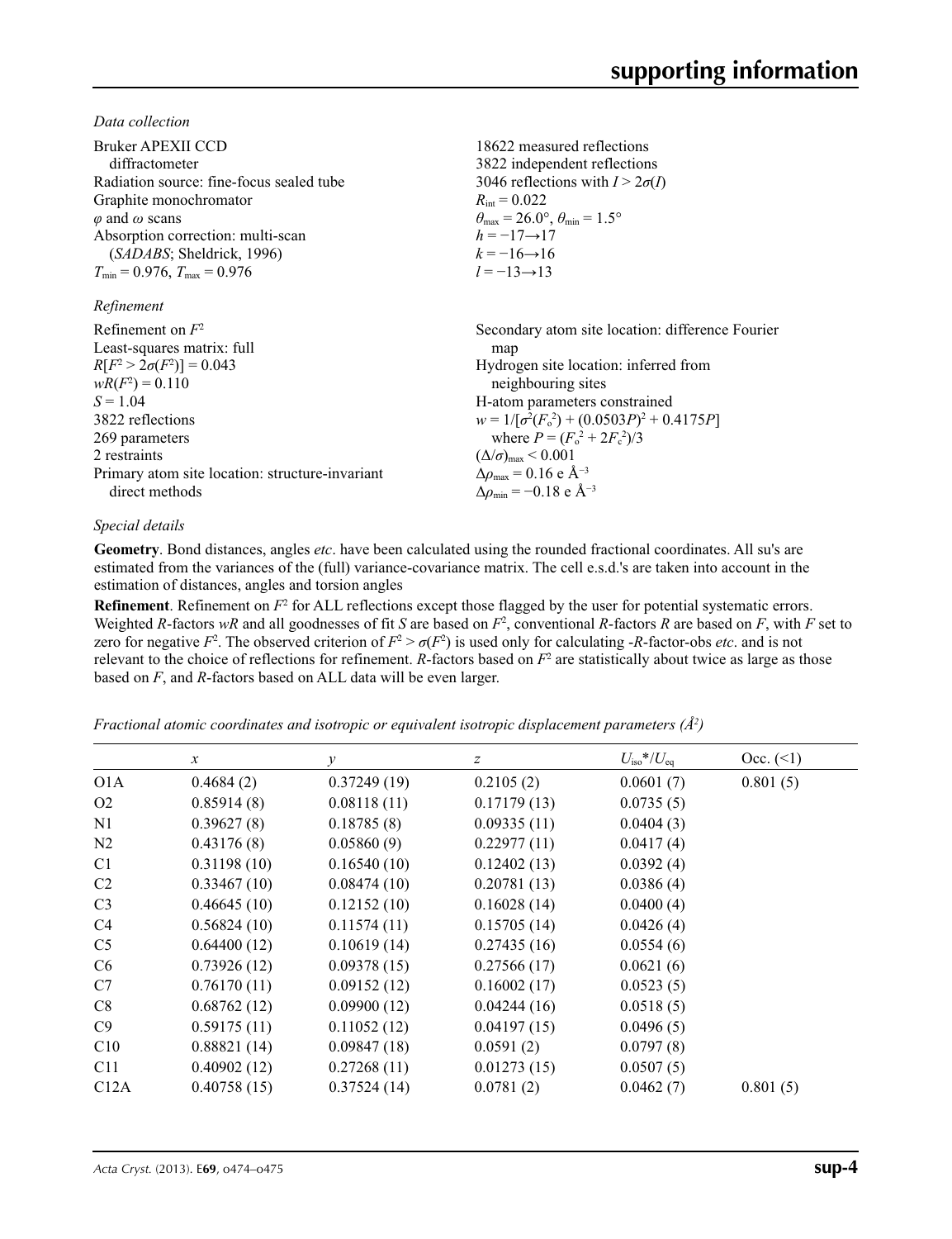| C13               | 0.21836(10) | 0.22019(11)    | 0.06779(14)    | 0.0428(5) |          |
|-------------------|-------------|----------------|----------------|-----------|----------|
| C14               | 0.19561(13) | 0.30302(13)    | 0.13025(18)    | 0.0605(6) |          |
| C15               | 0.10593(15) | 0.34991(17)    | 0.0819(2)      | 0.0764(8) |          |
| C16               | 0.03897(14) | 0.31534(19)    | $-0.0294(2)$   | 0.0799(8) |          |
| C17               | 0.06034(14) | 0.23439(19)    | $-0.0938(2)$   | 0.0808(8) |          |
| C18               | 0.15028(12) | 0.18658(14)    | $-0.04567(17)$ | 0.0616(6) |          |
| C19               | 0.27150(10) | 0.02319(10)    | 0.26213(13)    | 0.0413(4) |          |
| C20               | 0.18141(12) | 0.05525(13)    | 0.26891(17)    | 0.0543(6) |          |
| C21               | 0.12225(13) | $-0.00802(14)$ | 0.31328(18)    | 0.0628(6) |          |
| C22               | 0.15231(14) | $-0.10348(14)$ | 0.35442(18)    | 0.0632(7) |          |
| C <sub>23</sub>   | 0.24208(15) | $-0.13547(14)$ | 0.3522(2)      | 0.0707(7) |          |
| C <sub>24</sub>   | 0.30092(13) | $-0.07337(12)$ | 0.30620(18)    | 0.0593(6) |          |
| O1B               | 0.4482(10)  | 0.3797(10)     | 0.1690(11)     | 0.0601(7) | 0.199(5) |
| C12B              | 0.4757(6)   | 0.3448(6)      | 0.0623(8)      | 0.053(3)  | 0.199(5) |
| H <sub>6</sub>    | 0.78890     | 0.08690        | 0.35510        | $0.0750*$ |          |
| $\rm H8$          | 0.70200     | 0.09630        | $-0.03620$     | $0.0620*$ |          |
| H9                | 0.54190     | 0.11480        | $-0.03780$     | $0.0600*$ |          |
| H10A              | 0.86270     | 0.04600        | $-0.00370$     | $0.1200*$ |          |
| H10B              | 0.95850     | 0.09890        | 0.08350        | $0.1200*$ |          |
| H <sub>1</sub> OA | 0.49500     | 0.42730        | 0.23080        | $0.0900*$ | 0.801(5) |
| H <sub>5</sub>    | 0.63000     | 0.10820        | 0.35320        | $0.0670*$ |          |
| H11B              | 0.47090     | 0.26510        | $-0.00480$     | $0.0610*$ | 0.801(5) |
| H12A              | 0.43070     | 0.42700        | 0.03120        | $0.0550*$ | 0.801(5) |
| H12B              | 0.34100     | 0.39170        | 0.07450        | $0.0550*$ | 0.801(5) |
| H14               | 0.24140     | 0.32750        | 0.20600        | $0.0730*$ |          |
| H15               | 0.09120     | 0.40520        | 0.12540        | $0.0920*$ |          |
| H16               | $-0.02160$  | 0.34690        | $-0.06170$     | $0.0960*$ |          |
| H17               | 0.01440     | 0.21120        | $-0.17030$     | $0.0970*$ |          |
| H18               | 0.16470     | 0.13160        | $-0.09010$     | $0.0740*$ |          |
| H20               | 0.16040     | 0.12040        | 0.24320        | $0.0650*$ |          |
| H21               | 0.06140     | 0.01450        | 0.31520        | $0.0750*$ |          |
| H <sub>22</sub>   | 0.11210     | $-0.14610$     | 0.38360        | $0.0760*$ |          |
| H23               | 0.26370     | $-0.19970$     | 0.38190        | $0.0850*$ |          |
| H <sub>24</sub>   | 0.36160     | $-0.09670$     | 0.30470        | $0.0710*$ |          |
| H10C              | 0.86310     | 0.16230        | 0.02120        | $0.1200*$ |          |
| H11A              | 0.35710     | 0.27100        | $-0.07060$     | $0.0610*$ | 0.801(5) |
| H <sub>1</sub> OB | 0.47760     | 0.43200        | 0.19690        | $0.0900*$ | 0.199(5) |
| H11C              | 0.42580     | 0.24450        | $-0.06080$     | $0.0610*$ | 0.199(5) |
| H11D              | 0.34540     | 0.30450        | $-0.02310$     | $0.0610*$ | 0.199(5) |
| H12C              | 0.47170     | 0.39800        | $-0.00110$     | $0.0640*$ | 0.199(5) |
| H12D              | 0.54170     | 0.31760        | 0.09060        | $0.0640*$ | 0.199(5) |
|                   |             |                |                |           |          |

*Atomic displacement parameters (Å2 )*

|                  | I/11       | T 122      | T 133      | $I^{12}$     | $I^{13}$      | $I^{23}$     |
|------------------|------------|------------|------------|--------------|---------------|--------------|
| O <sub>1</sub> A | 0.0760(15) | 0.0472(8)  | 0.0422(14) | $-0.0150(9)$ | $-0.0031(11)$ | 0.0009(10)   |
| O <sub>2</sub>   | 0.0444(6)  | 0.1058(11) | 0.0707(8)  | 0.0008(6)    | 0.0188(6)     | $-0.0010(7)$ |
| N1               | 0.0451(6)  | 0.0354(6)  | 0.0391(6)  | $-0.0005(5)$ | 0.0107(5)     | 0.0024(5)    |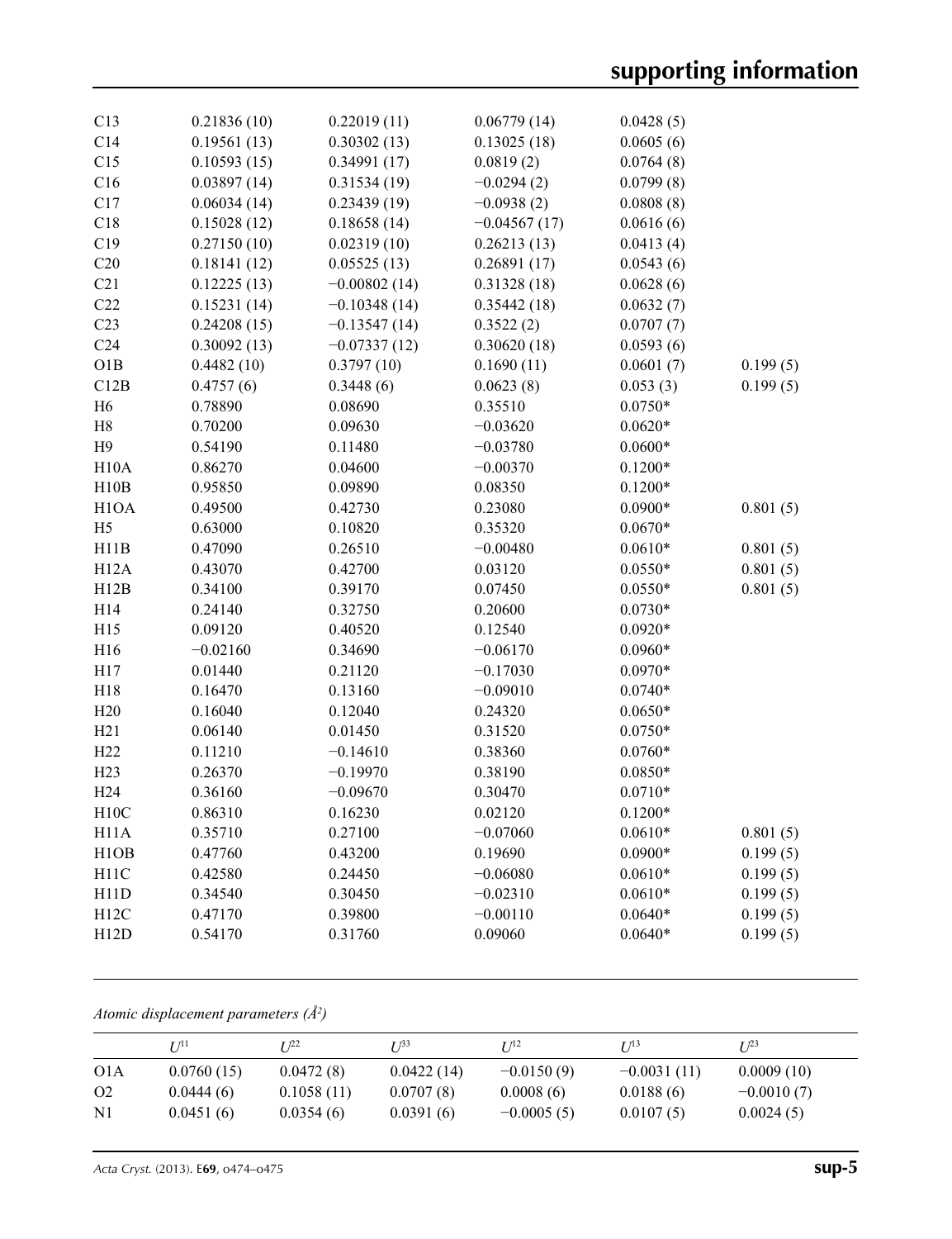# **supporting information**

| N <sub>2</sub>  | 0.0440(7)  | 0.0361(6)  | 0.0427(7)  | 0.0011(5)     | 0.0102(5)     | 0.0016(5)     |
|-----------------|------------|------------|------------|---------------|---------------|---------------|
| C1              | 0.0428(7)  | 0.0357(7)  | 0.0378(7)  | $-0.0013(6)$  | 0.0108(6)     | $-0.0019(6)$  |
| C <sub>2</sub>  | 0.0425(7)  | 0.0345(7)  | 0.0369(7)  | $-0.0003(6)$  | 0.0099(6)     | $-0.0029(6)$  |
| C <sub>3</sub>  | 0.0437(8)  | 0.0353(7)  | 0.0384(7)  | $-0.0007(6)$  | 0.0091(6)     | $-0.0010(6)$  |
| C <sub>4</sub>  | 0.0434(8)  | 0.0378(7)  | 0.0445(8)  | $-0.0017(6)$  | 0.0106(6)     | $-0.0002(6)$  |
| C <sub>5</sub>  | 0.0494(9)  | 0.0732(11) | 0.0426(9)  | $-0.0019(8)$  | 0.0128(7)     | 0.0073(8)     |
| C6              | 0.0453(9)  | 0.0859(13) | 0.0487(10) | $-0.0025(8)$  | 0.0054(7)     | 0.0085(9)     |
| C7              | 0.0424(8)  | 0.0537(9)  | 0.0595(10) | $-0.0027(7)$  | 0.0141(7)     | $-0.0029(7)$  |
| C8              | 0.0532(9)  | 0.0559(9)  | 0.0478(9)  | $-0.0034(7)$  | 0.0179(7)     | $-0.0124(7)$  |
| C9              | 0.0471(8)  | 0.0538(9)  | 0.0434(8)  | $-0.0008(7)$  | 0.0077(7)     | $-0.0101(7)$  |
| C10             | 0.0578(11) | 0.1018(16) | 0.0886(15) | $-0.0032(10)$ | 0.0361(11)    | $-0.0036(12)$ |
| C11             | 0.0593(9)  | 0.0455(9)  | 0.0474(9)  | 0.0017(7)     | 0.0170(7)     | 0.0112(7)     |
| C12A            | 0.0448(12) | 0.0388(10) | 0.0489(13) | $-0.0008(8)$  | 0.0059(10)    | 0.0084(8)     |
| C13             | 0.0429(8)  | 0.0424(8)  | 0.0421(8)  | $-0.0005(6)$  | 0.0118(6)     | 0.0086(6)     |
| C <sub>14</sub> | 0.0619(10) | 0.0560(10) | 0.0594(10) | 0.0146(8)     | 0.0130(8)     | 0.0008(8)     |
| C15             | 0.0730(13) | 0.0769(13) | 0.0854(15) | 0.0310(11)    | 0.0337(12)    | 0.0189(11)    |
| C16             | 0.0457(10) | 0.1047(17) | 0.0919(16) | 0.0193(11)    | 0.0254(11)    | 0.0434(14)    |
| C17             | 0.0498(11) | 0.1072(17) | 0.0695(13) | $-0.0099(11)$ | $-0.0044(9)$  | 0.0164(12)    |
| C18             | 0.0567(10) | 0.0660(11) | 0.0535(10) | $-0.0065(8)$  | 0.0049(8)     | 0.0003(8)     |
| C19             | 0.0475(8)  | 0.0397(8)  | 0.0350(7)  | $-0.0050(6)$  | 0.0105(6)     | $-0.0034(6)$  |
| C20             | 0.0587(10) | 0.0475(9)  | 0.0615(10) | 0.0017(7)     | 0.0259(8)     | 0.0015(8)     |
| C21             | 0.0595(10) | 0.0703(12) | 0.0669(11) | $-0.0057(9)$  | 0.0317(9)     | $-0.0016(9)$  |
| C22             | 0.0722(12) | 0.0628(11) | 0.0594(11) | $-0.0201(9)$  | 0.0277(9)     | 0.0015(9)     |
| C <sub>23</sub> | 0.0804(13) | 0.0481(10) | 0.0867(14) | $-0.0044(9)$  | 0.0308(11)    | 0.0179(9)     |
| C <sub>24</sub> | 0.0584(10) | 0.0467(9)  | 0.0751(12) | 0.0015(8)     | 0.0244(9)     | 0.0127(8)     |
| O1B             | 0.0760(15) | 0.0472(8)  | 0.0422(14) | $-0.0150(9)$  | $-0.0031(11)$ | 0.0009(10)    |
| C12B            | 0.051(5)   | 0.053(5)   | 0.058(5)   | $-0.005(4)$   | 0.021(4)      | $-0.007(4)$   |
|                 |            |            |            |               |               |               |

## *Geometric parameters (Å, º)*

| $O1A - C12A$ | 1.417(3)   | $C19 - C24$    | 1.386(2) |
|--------------|------------|----------------|----------|
| $O1B - C12B$ | 1.402(15)  | $C20 - C21$    | 1.381(3) |
| $O2 - C10$   | 1.417(2)   | $C21 - C22$    | 1.367(3) |
| $O2 - C7$    | 1.372(2)   | $C22-C23$      | 1.364(3) |
| $O1A - H1OA$ | 0.8200     | $C23-C24$      | 1.378(3) |
| $O1B - H1OB$ | 0.8200     | $C5 - H5$      | 0.9300   |
| $N1 - C11$   | 1.4668(19) | $C6 - H6$      | 0.9300   |
| $N1 - C1$    | 1.3824(19) | $C8 - H8$      | 0.9300   |
| $N1 - C3$    | 1.3621(18) | $C9 - H9$      | 0.9300   |
| $N2-C2$      | 1.3834(19) | $C10 - H10A$   | 0.9600   |
| $N2-C3$      | 1.3174(18) | $C10 - H10C$   | 0.9600   |
| $C1-C2$      | 1.3712(19) | $C10$ —H $10B$ | 0.9600   |
| $C1 - C13$   | 1.481(2)   | $C11 - H11A$   | 0.9700   |
| $C2-C19$     | 1.470(2)   | $C11 - H11C$   | 0.9700   |
| $C3-C4$      | 1.475(2)   | $C11 - H11D$   | 0.9700   |
| $C4 - C9$    | 1.381(2)   | $C11 - H11B$   | 0.9700   |
| $C4 - C5$    | 1.389(2)   | $C12A - H12A$  | 0.9700   |
| $C5-C6$      | 1.373(3)   | $C12A - H12B$  | 0.9700   |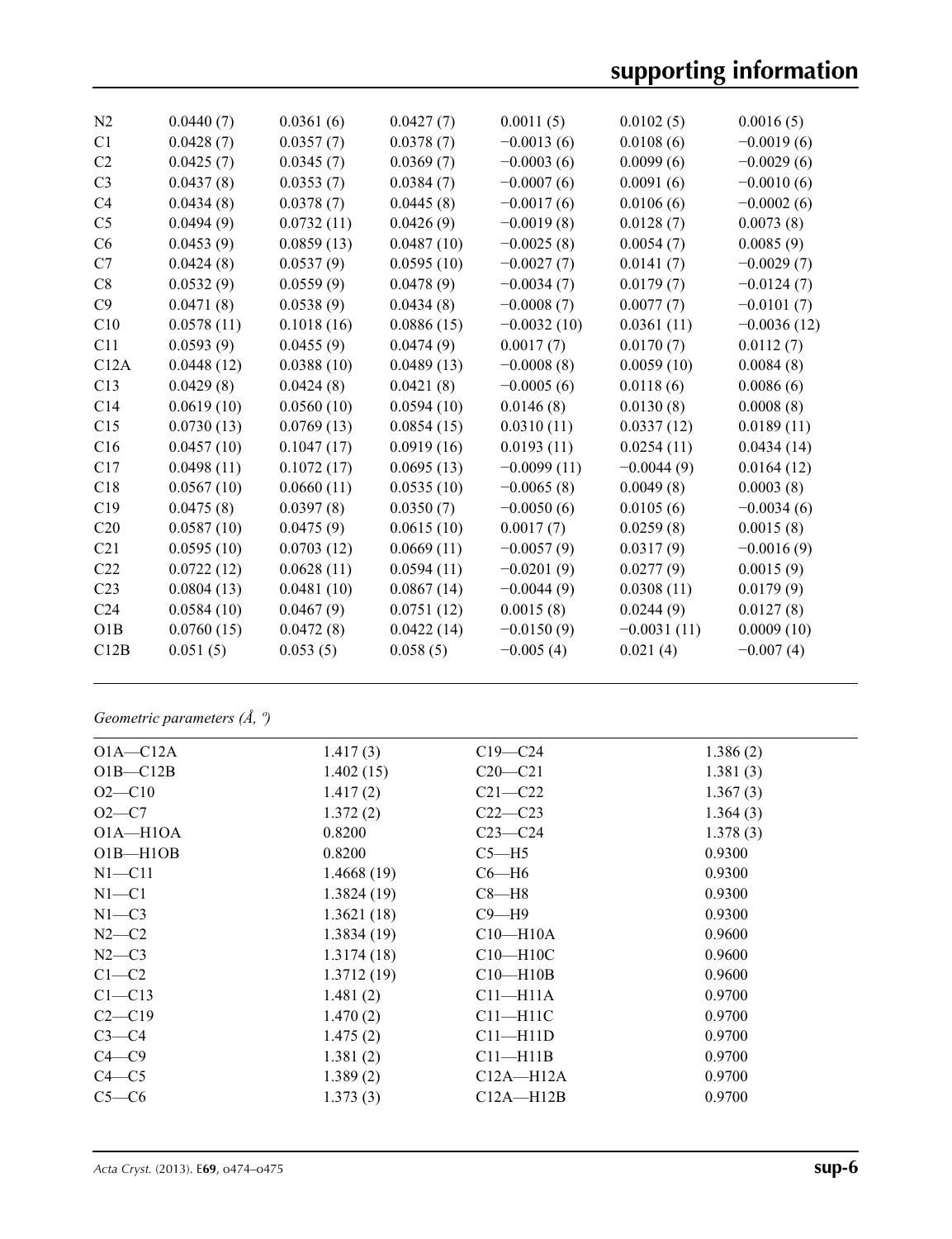| $C6-C7$             | 1.377(2)    | $C12B - H12C$         | 0.9700 |
|---------------------|-------------|-----------------------|--------|
| $C7-C8$             | 1.377(2)    | $C12B - H12D$         | 0.9700 |
| $C8-C9$             | 1.383(2)    | $C14 - H14$           | 0.9300 |
| $C11 - C12B$        | 1.341(9)    | $C15 - H15$           | 0.9300 |
| $C11 - C12A$        | 1.536(2)    | $C16 - H16$           | 0.9300 |
| $C13-C14$           | 1.380(2)    | $C17 - H17$           | 0.9300 |
| $C13 - C18$         | 1.377(2)    | $C18 - H18$           | 0.9300 |
| $C14 - C15$         | 1.377(3)    | $C20 - H20$           | 0.9300 |
| $C15-C16$           | 1.358(3)    | $C21 - H21$           | 0.9300 |
| $C16 - C17$         | 1.364(3)    | $C22-H22$             | 0.9300 |
| $C17 - C18$         |             | $C23 - H23$           | 0.9300 |
|                     | 1.386(3)    |                       |        |
| $C19 - C20$         | 1.385(2)    | $C24 - H24$           | 0.9300 |
| $C7 - 02 - C10$     | 117.99(15)  | $C9-C8-H8$            | 120.00 |
| $C12A - O1A - H1OA$ | 109.00      | $C7-C8-H8$            | 120.00 |
| $C12B - O1B - H1OB$ | 110.00      | $C4-C9-H9$            | 119.00 |
| $Cl-M1-C11$         | 125.90(12)  | $C8-C9-H9$            | 119.00 |
| $C3 - N1 - C11$     | 126.88(13)  | $O2 - C10 - H10B$     | 109.00 |
| $C1-M1-C3$          | 107.04(11)  | $O2 - C10 - H10C$     | 109.00 |
| $C2-M2-C3$          | 106.46(12)  | $O2 - C10 - H10A$     | 109.00 |
| $N1-C1-C2$          | 106.18(12)  | H10A-C10-H10C         | 109.00 |
| $C2 - C1 - C13$     |             | H10B-C10-H10C         | 109.00 |
|                     | 130.59(14)  |                       |        |
| $N1-C1-C13$         | 123.19(12)  | H10A-C10-H10B         | 110.00 |
| $N2 - C2 - C1$      | 109.15(13)  | $N1$ — $C11$ — $H11A$ | 109.00 |
| $C1 - C2 - C19$     | 130.18(14)  | $N1 - C11 - H11C$     | 107.00 |
| $N2-C2-C19$         | 120.43(12)  | $N1 - C11 - H11D$     | 107.00 |
| $N1-C3-N2$          | 111.16(13)  | $N1 - C11 - H11B$     | 109.00 |
| $N1-C3-C4$          | 126.61(13)  | $C12A - C11 - H11B$   | 109.00 |
| $N2 - C3 - C4$      | 122.22(13)  | $H11A - C11 - H11B$   | 108.00 |
| $C3-C4-C9$          | 123.02(13)  | C12B-C11-H11C         | 106.00 |
| $C5-C4-C9$          | 117.76(15)  | C12B-C11-H11D         | 108.00 |
| $C3-C4-C5$          | 118.97(14)  | $H11C - C11 - H11D$   | 107.00 |
| $C4-C5-C6$          | 121.02(15)  | $C12A - C11 - H11A$   | 109.00 |
| $C5-C6-C7$          | 120.42(16)  | $O1A - C12A - H12B$   | 110.00 |
| $O2 - C7 - C8$      | 124.40 (16) | $C11-C12A-H12A$       | 110.00 |
| $O2-C7-C6$          | 116.00(15)  | $O1A - C12A - H12A$   | 110.00 |
| $C6 - C7 - C8$      | 119.60(16)  | H12A-C12A-H12B        | 108.00 |
| $C7 - C8 - C9$      | 119.60(15)  | $C11-C12A-H12B$       | 110.00 |
| $C4-C9-C8$          | 121.57(15)  | $C11-C12B-H12D$       | 111.00 |
| $N1 - C11 - C12B$   | 121.3(4)    | $O1B - C12B - H12C$   | 111.00 |
| $N1-C11-C12A$       | 112.93(13)  | $H12C-C12B-H12D$      | 109.00 |
| $O1A - C12A - C11$  | 110.10(17)  | $O1B - C12B - H12D$   | 111.00 |
| $O1B - C12B - C11$  | 102.2(8)    | $C11-C12B-H12C$       | 111.00 |
| $C1 - C13 - C14$    | 121.08(14)  | $C13 - C14 - H14$     | 120.00 |
| $C14 - C13 - C18$   | 118.58(15)  | $C15-C14-H14$         | 120.00 |
| $C1 - C13 - C18$    | 120.29(14)  | $C16-C15-H15$         | 120.00 |
| $C13 - C14 - C15$   | 120.84(17)  | $C14 - C15 - H15$     | 120.00 |
| $C14-C15-C16$       | 120.0(2)    | $C15-C16-H16$         | 120.00 |
|                     |             |                       |        |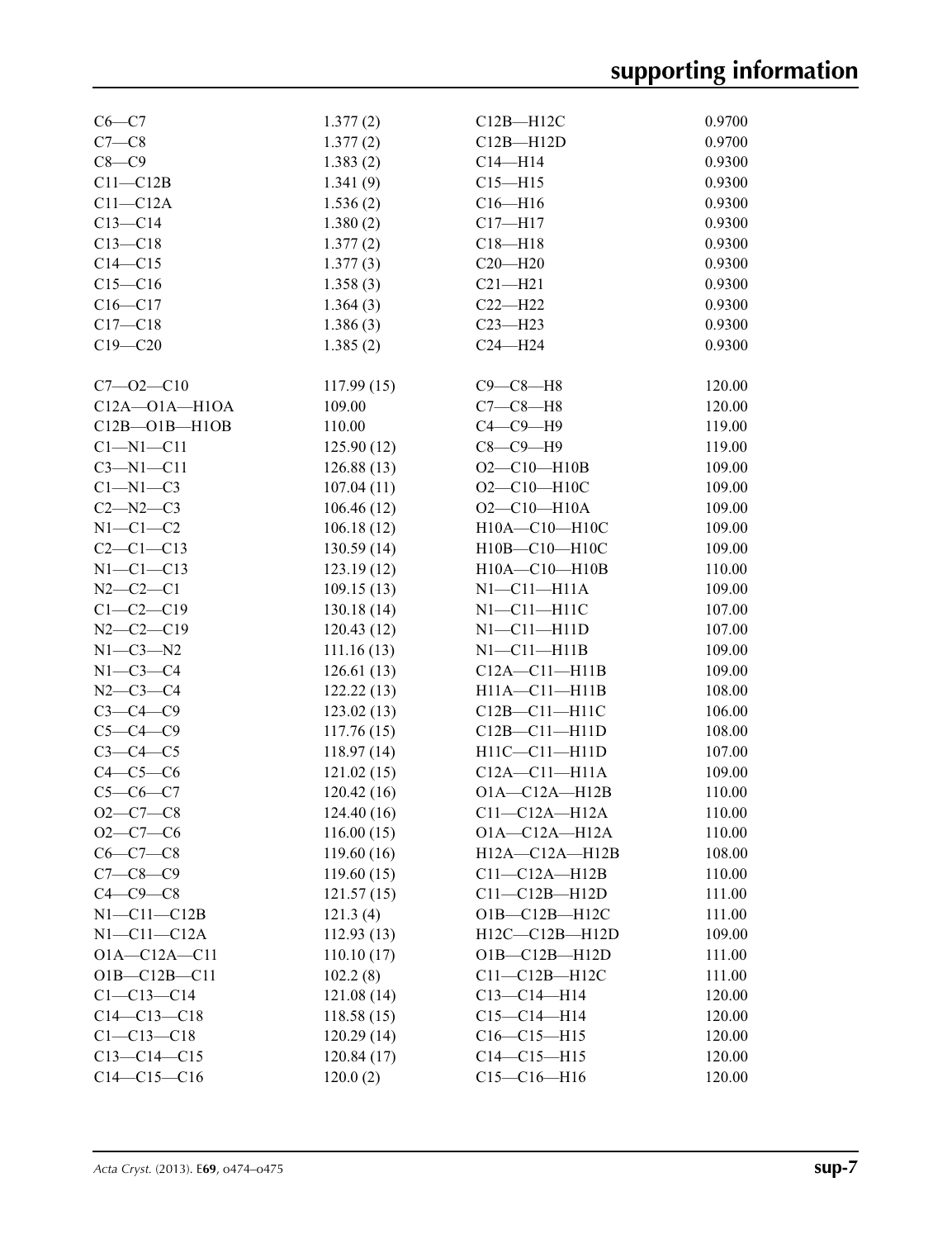| $C15-C16-C17$          | 120.2(2)      | $C17 - C16 - H16$       | 120.00        |
|------------------------|---------------|-------------------------|---------------|
| $C16 - C17 - C18$      | 120.20(19)    | C16-C17-H17             | 120.00        |
| $C13 - C18 - C17$      | 120.17(17)    | C18-C17-H17             | 120.00        |
| $C2 - C19 - C20$       | 123.49(13)    | $C17 - C18 - H18$       | 120.00        |
| $C2 - C19 - C24$       | 119.33(14)    | $C13 - C18 - H18$       | 120.00        |
| $C20-C19-C24$          | 117.15(15)    | $C19 - C20 - H20$       | 119.00        |
| $C19 - C20 - C21$      | 121.07(16)    | $C21 - C20 - H20$       | 119.00        |
| $C20 - C21 - C22$      | 120.64(18)    | $C20 - C21 - H21$       | 120.00        |
| $C21 - C22 - C23$      | 119.18(18)    | $C22-C21-H21$           | 120.00        |
| $C22-C23-C24$          | 120.54(18)    | C23-C22-H22             | 120.00        |
| $C19 - C24 - C23$      | 121.37(17)    | $C21 - C22 - H22$       | 120.00        |
| $C6-C5-H5$             | 119.00        | $C22-C23-H23$           | 120.00        |
| $C4-C5-H5$             | 119.00        | $C24 - C23 - H23$       | 120.00        |
| $C5-C6-H6$             | 120.00        | C23-C24-H24             | 119.00        |
| $C7-C6-H6$             | 120.00        | C19-C24-H24             | 119.00        |
|                        |               |                         |               |
| $C10 - 02 - C7 - C6$   | $-167.65(17)$ | $N2-C3-C4-C5$           | $-47.3(2)$    |
| $C10 - 02 - C7 - C8$   | 12.7(3)       | $N2 - C3 - C4 - C9$     | 126.90(16)    |
| $C3-M1-C1-C2$          | $-0.76(14)$   | $C3 - C4 - C5 - C6$     | 175.61 (16)   |
| $C3 - N1 - C1 - C13$   | $-178.72(13)$ | $C9 - C4 - C5 - C6$     | 1.1(3)        |
| $C11 - N1 - C1 - C2$   | $-176.05(12)$ | $C3 - C4 - C9 - C8$     | $-176.00(14)$ |
| $C11 - N1 - C1 - C13$  | 6.0(2)        | $C5 - C4 - C9 - C8$     | $-1.8(2)$     |
| $C1-M1-C3-M2$          | 0.55(15)      | $C4 - C5 - C6 - C7$     | 0.6(3)        |
| $C1 - N1 - C3 - C4$    | 179.26(13)    | $C5-C6-C7-O2$           | 178.52(17)    |
| $C11 - N1 - C3 - N2$   | 175.78(12)    | $C5-C6-C7-C8$           | $-1.8(3)$     |
| $C11 - N1 - C3 - C4$   | $-5.5(2)$     | $O2-C7-C8-C9$           | $-179.18(15)$ |
| $C1 - N1 - C11 - C12A$ | 67.64(19)     | $C6 - C7 - C8 - C9$     | 1.2(2)        |
| $C3 - N1 - C11 - C12A$ | $-106.74(18)$ | $C7 - C8 - C9 - C4$     | 0.6(2)        |
| $C3 - N2 - C2 - C1$    | $-0.39(15)$   | $N1 - C11 - C12A - O1A$ | 46.6(2)       |
| $C3 - N2 - C2 - C19$   | 174.53(12)    | $C1 - C13 - C14 - C15$  | $-175.92(17)$ |
| $C2 - N2 - C3 - N1$    | $-0.10(16)$   | $C18-C13-C14-C15$       | 1.4(3)        |
| $C2 - N2 - C3 - C4$    | $-178.89(13)$ | $C1 - C13 - C18 - C17$  | 176.12(17)    |
| $N1 - C1 - C2 - N2$    | 0.71(15)      | $C14-C13-C18-C17$       | $-1.2(3)$     |
| $N1 - C1 - C2 - C19$   | $-173.56(13)$ | $C13-C14-C15-C16$       | $-0.7(3)$     |
| $C13-C1-C2-N2$         | 178.46 (13)   | $C14-C15-C16-C17$       | $-0.2(3)$     |
| $C13-C1-C2-C19$        | 4.2(2)        | $C15-C16-C17-C18$       | 0.4(3)        |
| $N1 - C1 - C13 - C14$  | $-91.53(18)$  | $C16-C17-C18-C13$       | 0.4(3)        |
| $N1 - C1 - C13 - C18$  | 91.21 (18)    | $C2-C19-C20-C21$        | 175.87(15)    |
| $C2 - C1 - C13 - C14$  | 91.1(2)       | $C24-C19-C20-C21$       | $-2.3(2)$     |
| $C2 - C1 - C13 - C18$  | $-86.2(2)$    | $C2-C19-C24-C23$        | $-176.95(16)$ |
| $N2-C2-C19-C20$        | 165.59(14)    | $C20-C19-C24-C23$       | 1.3(2)        |
| $N2-C2-C19-C24$        | $-16.3(2)$    | $C19-C20-C21-C22$       | 1.4(3)        |
| $C1-C2-C19-C20$        | $-20.7(2)$    | $C20-C21-C22-C23$       | 0.5(3)        |
| $C1 - C2 - C19 - C24$  | 157.46(15)    | $C21 - C22 - C23 - C24$ | $-1.5(3)$     |
| $N1 - C3 - C4 - C5$    | 134.15(16)    | $C22-C23-C24-C19$       | 0.6(3)        |
| $N1 - C3 - C4 - C9$    | $-51.7(2)$    |                         |               |
|                        |               |                         |               |